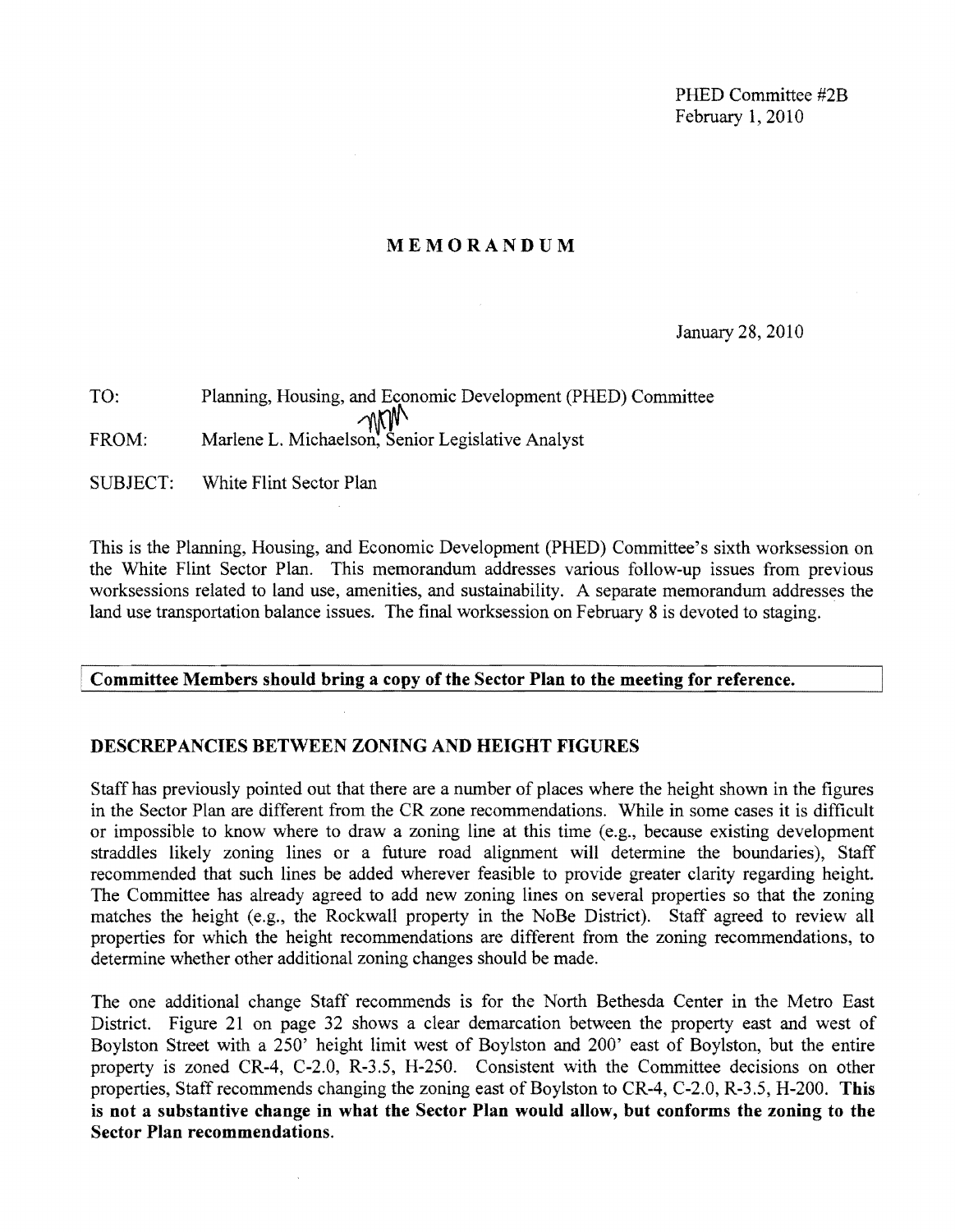For the properties where it is not possible to draw zoning lines to reflect the Sector Plan's height recommendations, Staff recommends that the following actions be taken:

- Where zoning and height recommendations are inconsistent, the Sector Plan should indicate this in text and briefly explain why an alternative zone was not used. (Otherwise, Staff is concerned that future readers of the Sector Plan will be confused as to why height is limited by the zone for some properties and by the Sector Plan for other properties.)
- The height recommendations in text must be consistent with height limits shown in figures so that the Sector Plan's intent is clear. This is currently not the case for at least one property.

# **AMENITIES AND OPEN SPACE**

The Sector Plan's recommendations related to Public Use Space Requirements and Amenity projects are on page 68 of the Sector Plan. The description of priority projects eligible for Amenity Fund Support should be amended to include the recreation center, the library, and regional services center. The Sector Plan should also indicate that the co-location of two or more public facilities (with ancillary facilities such as seating areas or cafes) can serve as a destination and meeting place for area residents.

## **ENSURING HOUSING GOALS ARE MET**

The Sector Plan states a goal of significantly increasing housing in the Sector Plan area. The Council received testimony questioning whether the Sector Plan will achieve this goal, given the flexibility allowed by the Commercial-Residential (CR) zones. Council staff has received recommended changes in language that will call greater attention to the Council goals without changing the zoning or land use goals of the Plan (see suggested language prepared by Pam Lindstrom on © 1 to 6). Staff supports these changes, but will propose some modifications to the recommended changes in the staging section. Included are suggested changes in the memorandum for the Council's February 8 meeting on staging.

## **SUSTAINABILITY**

Pages 50 to 51 of the Sector Plan address Sustainability. The Council received testimony suggesting that this section of the Plan needed to be stronger; however, Staff does not believe this would have the impact intended by those who testified. Most environmental protections are addressed in County laws and regulations or in the zoning ordinance. The Sector Plan provides information on the current state of the environment and identifies opportunities to improve the environment, but these opportunities need to be implemented through other venues and, therefore, stronger sector plan language would have little, if any, impact. In addition, Staff believes it is inappropriate for master plans to address in any depth issues that are County-wide in nature, rather than specific to a planning area (e.g., strategies to reduce air or water pollution should apply throughout the County). The only changes Staff recommends to this section of the Sector Plan would be to update it for any changes related to the CR zones.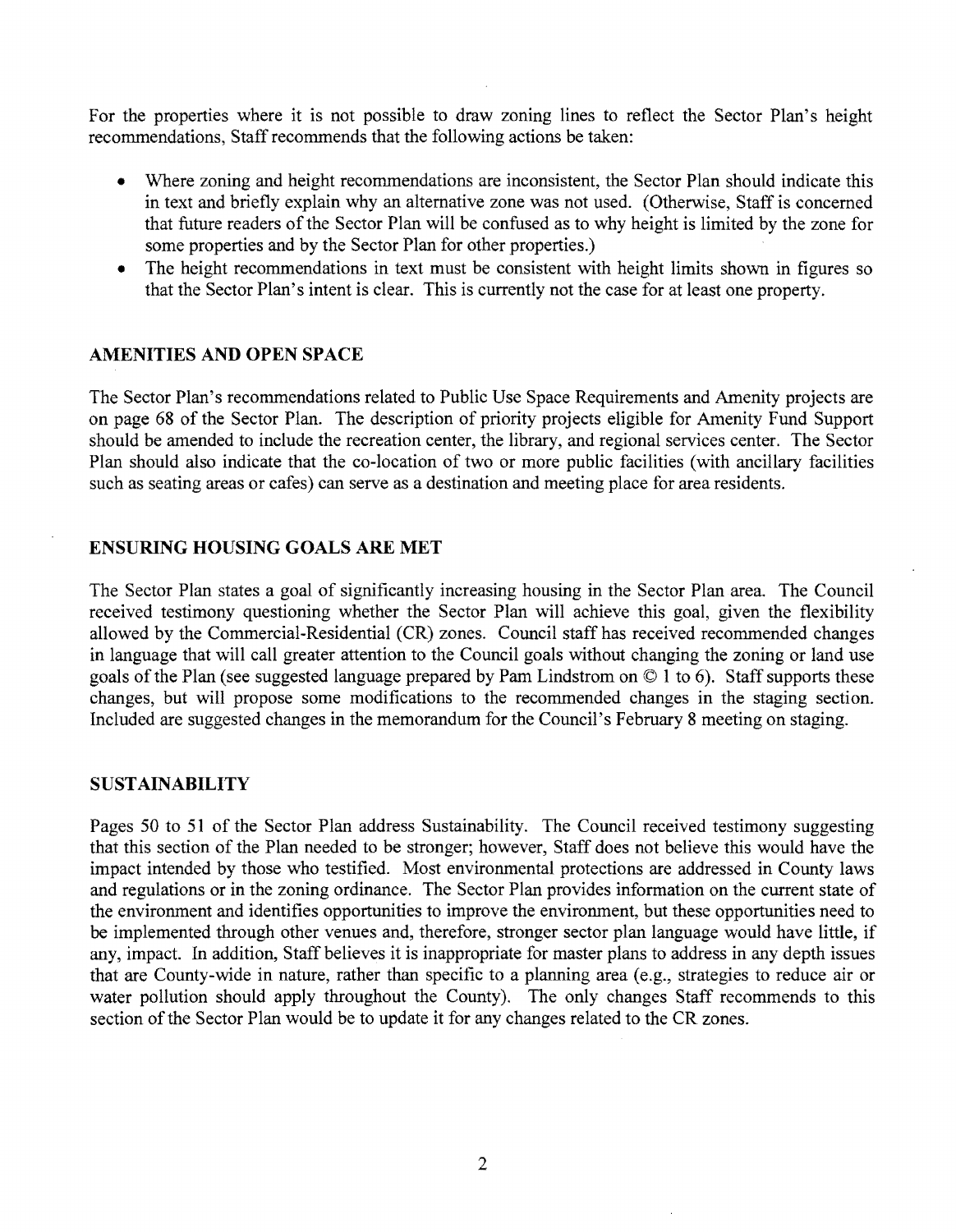### **CRZONES**

 $\sim 10^{-1}$ 

The Committee's changes to the Commercial-Residential (CR) zones will necessitate changes in Sector Plan text that refer to zone requirements (e.g., language about bonus density related to certain environment measures). Staff will make those changes as part of the resolution process once the Committee and Council have finished their worksessions on the zone and Sector Plan.

 $\overline{\phantom{a}}$ 

f:\michaelson\I plan\! mstrpln\white flint\packets\! 0020! cp.doc

 $\mathcal{A}$ 

 $\sim$   $\sim$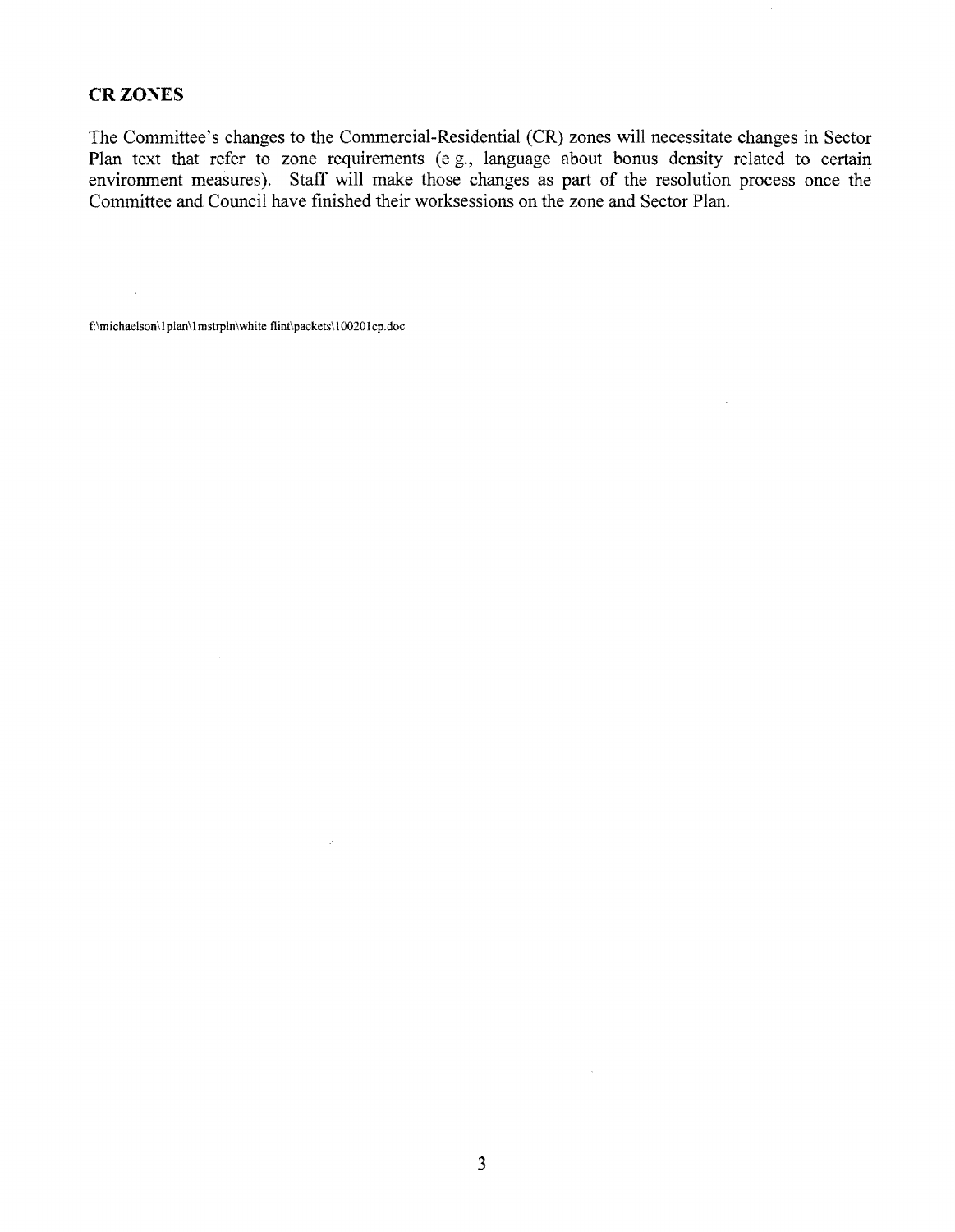page 8

Changes suggested by<br>Pam Lindstrom

[Problem addressed: There is an existing shortage of transit-proximate housing relative to jobs in the 1-270 Corridor. There are, housing statements in the Vision section of the number of persons good plan, though the housing statements should be made more visible in a separate paragraph.

This Sector Plan vision establishes policies for transforming an auto-oriented suburban development pattern into an urban center of residences and businesses where people walk to work, shops and transit. Offices and plazas are full of workers during the day. At night and on weekends people attend the theater, visit galleries, and eat out. In the summer, people are out enjoying evening activities. Rockville Pike will be transformed from a traffic barrier dividing the center into a unifying multi-modal boulevard. White Flint will be a place where different lifestyles converge to make urban

living interesting and exciting. The proposed cultural and retail destinations in and around the civic core, the open space

system, and the walkable street grid unite to energize White Flint. From this energy, White Flint will become a vibrant and sustainable urban center that can adapt and respond to existing and future challenges.

There are few locations remaining in Montgomery County where excellent transit service and redevelopment potential

coincide. The MD 355/1-270 Corridor (Figure 1) is a historic travel and trade route that links communities in Montgomery County to those in Frederick County. In the last 30 years the corridor has emerged as a prime location for advanced technology and biotechnology industries with regional shopping and cultural destinations. White Flint fits squarely into Montgomery County's General Plan and long range policies as the place to accommodate a substantial portion of the region's projected growth, especially housing. [insert paragraph break to call attention to housing goal]

This Plan recommends adding more residential capacity near existing transit facilities to balance land uses in the MD 355/1-270 Corridor. A substantial housing resource at White Flint is well situated to support the planned expansion of federal facilities in White Flint (Nuclear Regulatory CommiSSion) and Bethesda (Walter Reed National Military Medical Center) and provide a sufficient supply of housing options to serve County residents throughout their stages of life.

White Flint was first proposed as an urban, mixed-use community at the center of North Bethesda more than 30 years ago with the extension of Metrorail service. Over the decades, the envisioned transformation from a suburban, car-oriented series of strip shopping centers into an urban, transit-oriented, mixed-use area has occurred slowly and in scattered pockets. The White Flint Mall, a regional shopping destination with three floors of shops and ample structured parking, was one of the early attempts to blend urban form with suburban needs. But, the automobile still dominates, especially along Rockville Pike and the pedestrian experience in most of White Flint is barely tolerable. Recent projects (the Conference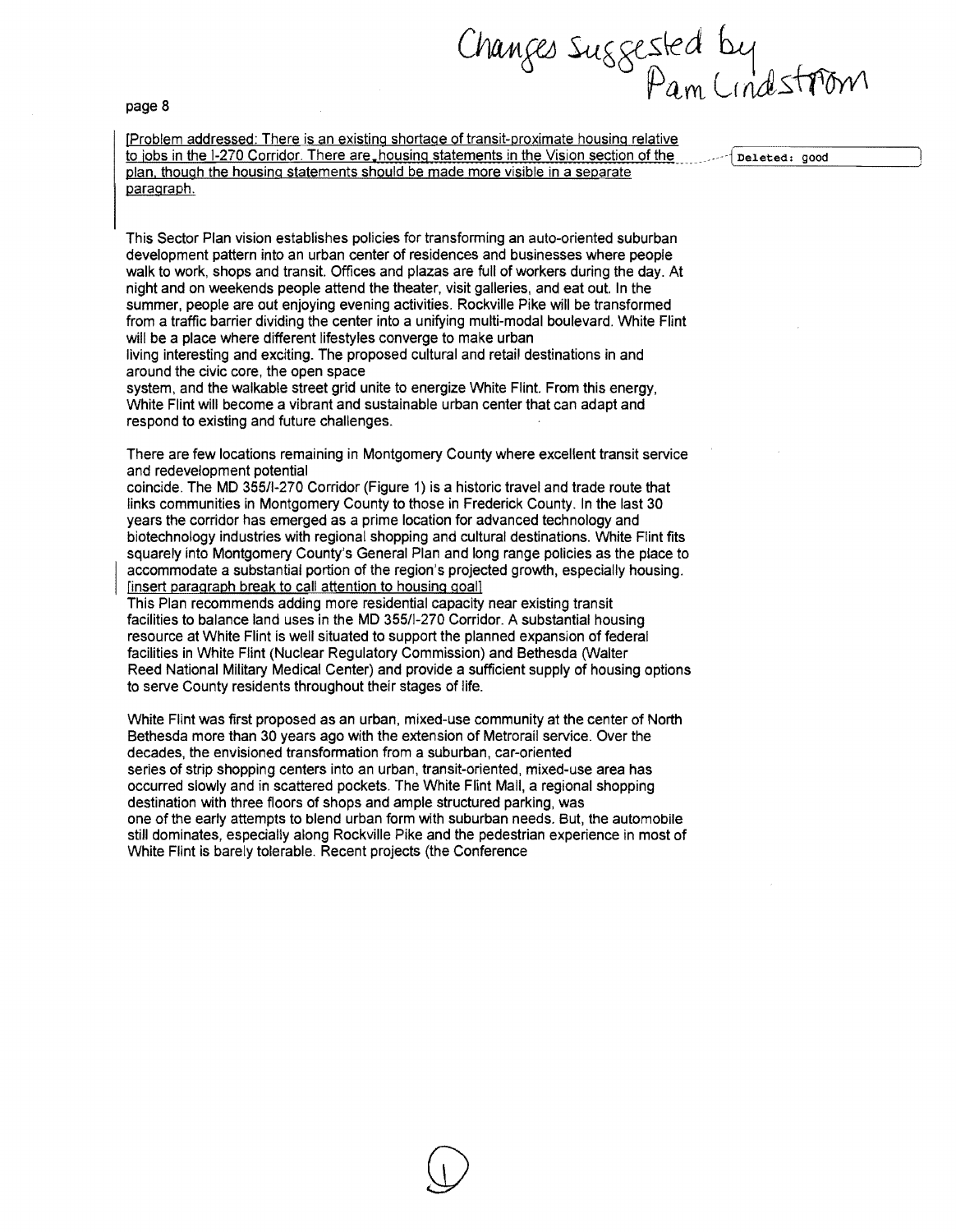Center, The Sterling, and the North Bethesda Center) have created urban block patterns with buildings oriented toward the streets, destination uses and an improved pedestrian experience. More needs to be done to connect these urban pockets, to introduce civic functions and open space, and to reduce conflicts between vehicles and pedestrians.

Given the reality of future energy constraints and the effects of climate change, growth must take advantage of existing infrastructure, especially transit, to create compact new communities where reliance on the automobile is unnecessary. Growth should be directed to those places where a reduction in the carbon footprint is possible, like White Flint, and where the infrastructure can support a sustainable, culturally diverse urban center outside the well-established central business districts.

This vision furthers the 2003 Ten-Year Transportation Policy Report [title?}, which supports land use policies that promote new opportunities for living closer to work, especially near Metrorail stations. Furthermore, this vision is consistent with regional planning efforts to improve the jobs-housing ratio. This Plan recommends the approval of 9,800 new units (Table 1), which is a substantial increase in housing resources in the 1-270 Corridor. The projected jobs to housing ratio in White Flint will be about three jobs to one dwelling unit, an improvement over existing conditions. It is very important that this housing be achieved as the master planned development is carried out. Development under the flexible CR zone must be monitored to assure that the planned job/housing balance is achieved,

Deleted: 1 Formatted: Font: 11 pt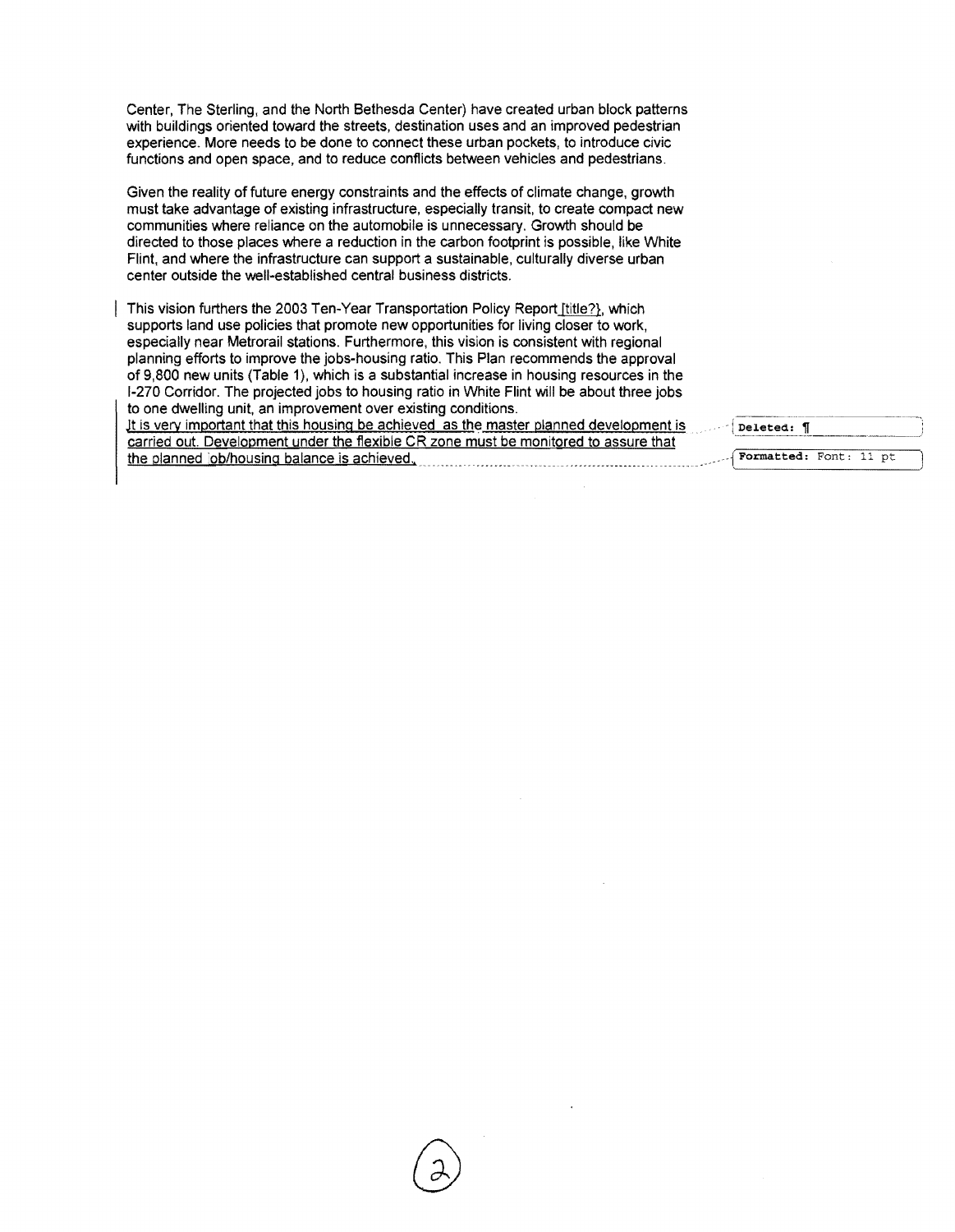Page 69

Staging Plan

A staging plan addresses timing of new development and public facilities within the lifetime of a sector or master plan. A successful staging plan should be elastic enough to respond to market forces without losing the plan's vision or requiring amendments. It must also make realistic assumptions about the facilities needed to support development while minimizing negative impacts on surrounding development. In White Flint, staging must include increasing transit ridership as a means to reduce traffic congestion.

The White Flint staging plan is guided by the following.

• Ensuring fiscal responsibility. Timing and sequence of development should be matched to capital improvement funding.

• Funding for the capital improvements required by new growth will come from a variety of public and private sources. Private development should provide for those public facilities needed to support the new development and not burden existing facilities.

• Coordinating development with public infrastructure. Public facilities should be provided in conjunction with private land development, including dedication of land for public use in order to reduce the costs to the public.

• Promoting balance. The Plan recommends substantial residential development to create neighborhoods in White Flint. Nonresidential development should not preempt residential development by absorbing available capacity or land.

• Promoting a sense of place. The reconstruction of Rockville Pike as a boulevard and the creation of a civic core area are both fundamental to creating a sense of community and place in White Flint. The sequence in which these projects are developed, especially the construction phases for Rockville Pike, is critical to traffic management and to minimizing disruption to commerce and impacts on surrounding communities.

The proposed zoning envelope contains more potential density than will be used over the life of the Plan. The Mobility chapter outlined the requirements for accommodating new development, such as the desired mode split, the enhanced street network, and more emphasis on multifamily residential development since it generates less traffic than nonresidential development. The Plan recommends a staging plan that meters development approvals to ensure that the transportation infrastructure is in place when needed. It will also meter development to assure that the planned housing is achieved in each stage.

The amount of development that can be accommodated by the proposed infrastructure and transit is approximately 75 percent of the recommended zoning envelope capacity. Of primary importance is managing traffic congestion, which can be accomplished by building the proposed street grid and improving and enhancing access to transit. The realignment of Old Georgetown Road and Executive Boulevard is the critical part of the road network that will provide an alternative for through traffic on Rockville Pike and diffuse traffic through the Plan area.

Second is ensuring that proposed civic uses, intended to create vitality within the urban core, are built and constructed early in the life of the Plan.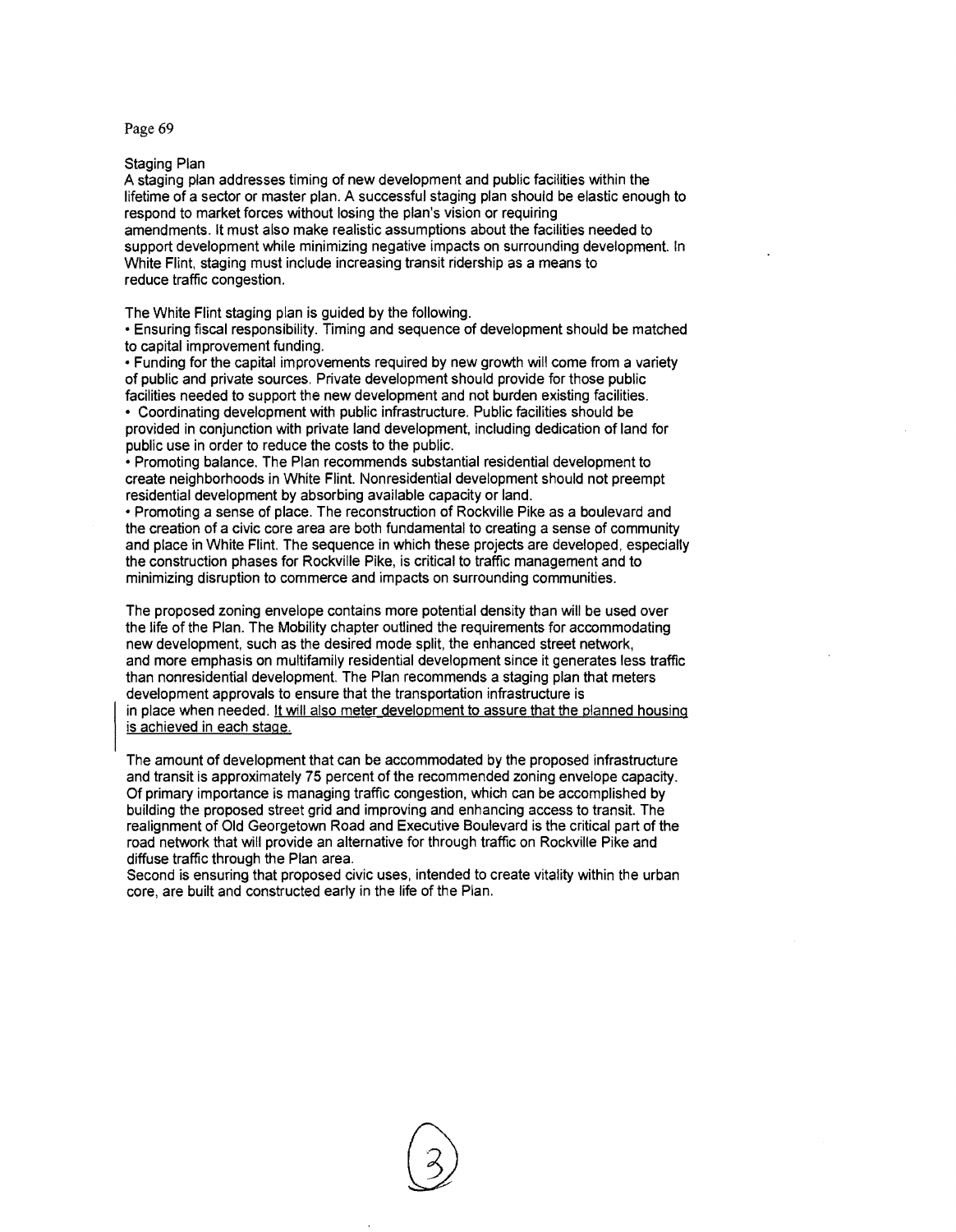#### p. 70

Finally, reconstruction of Rockville Pike will require additional right-of-way, which cannot be obtained all at once, since development will occur property by property. The Plan recommends dedication to the 150 foot right-of-way and an additional reservation to 162 feet to accommodate the design of the multi-modal cross section. An interim solution may be necessary, such as locating a drive-aisle in the setback area or setting aside vaults for the undergrounding of utilities outside the limits of the future reconstruction. Regardless of when the reconstruction occurs, there will be disruption to adjacent businesses. Efforts should be made to address that disruption, such as local bus shuttles and an evening construction schedule. Before any additional development can be approved, the following actions must be taken.

Approval and adoption of the Sector Plan. •

Approval of sectional map amendment. •

Council resolution to expand the Metro Station Policy Area to encompass the entire Sector Plan boundary, which:

o requires workforce housing

o proposes legislative changes to allow impact fees to be captured in a Metro Station Policy Area

o reduces Transportation Impact Tax

o allows Critical lane Volume (ClV) Standard to increase to 1,800.

Establish the Sector Plan area as a State of Maryland Bicycle Pedestrian Priority Area.' Create public entities or financing mechanisms necessary to implement the Sector Plan within 12 months of adopting the  $\cdot$ 

sectional map amendment. These include, as appropriate, the following:

o parking management authority

o urban service district

o redevelopment office or similar entity

o tax increment financing district

o special assessment district.

Develop a transportation approval mechanism and monitoring program within 12 months of adopting the sectional map amendment.

o Planning Board must develop biennial monitoring program for the White Flint Sector Plan area. This program will includea periodic assessment on development approvals, traffic issues, public facilities and amenities, the status of new facilities, and the Capital Improvements Program (CIP) and Annual Growth Policy (AGP) as they relate to White Flint. The program should conduct a regular assessment of the staging plan and determine if any modifications are necessary.

o The Planning Board must establish an advisory committee of property owners and interested groups that support the

redevelopment of the Plan area, to evaluate the assumptions made regarding congestion levels, transit use, and parking.

The committee's responsibilities should include monitoring the Plan recommendations, identifying new projects for the

Amenity Fund, monitoring the CIP and AGP, and recommending action by the Planning Board and County Council to address issues that may arise.

Any development approvals that proceed before the public entities are in place are subject to existing regulatory review  $\cdot$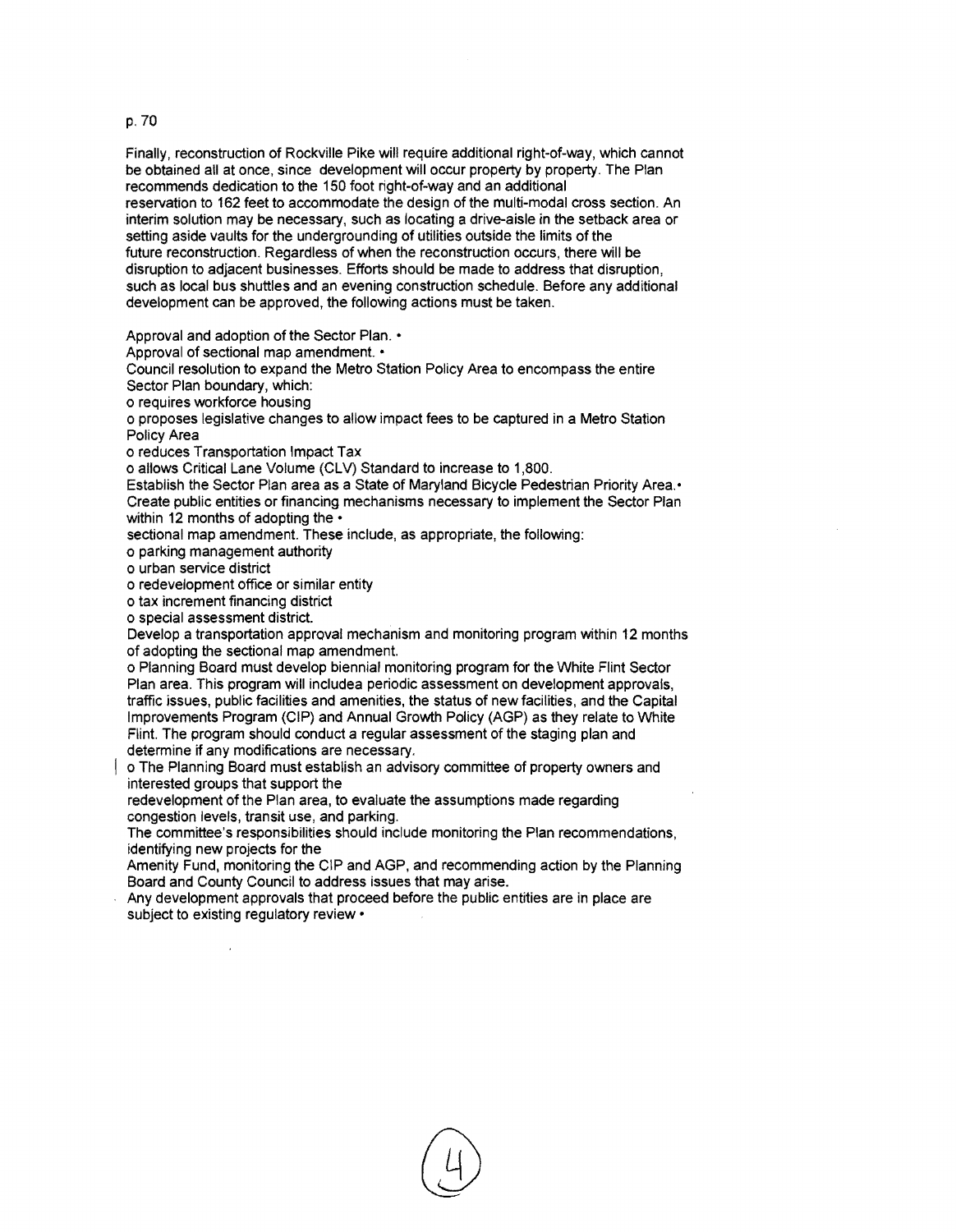#### P 71.

Phasing

Development may occur anywhere within the Plan area, however, all projects will be required to fund or, at a minimum, defray total transportation infrastructure costs. The phases of the staging plan are set at 30 percent, 30 percent, and 40 percent respectively of the 17.6 million square feet of new development. This Plan recommends that affordable housing units provided under the CR Zone incentives and are in addition to those required by Chapter 25A may be excluded from the staging capacity.

Phase 1: 3,000 dwelling units and 2.0 million square feet nonresidential development

During Phase 1, the Planning Board may approve both residential and nonresidential development until either of the limits above is reached. 80% of housing capacity must be approved for development before moving to phase 2.

Work-around road projects west of Rockville Pike, including the streets for the civic core, should be contracted for construction during Phase 1 and completed before **interaction of Phase 2.**<br>commencement of Phase 2.

 The following prerequisites must be met during Phase 1 before to moving to Phase 2. Contract for the construction of the realignment of Executive Boulevard and Old Georgetown Road.·

Contract for construction of Market Street (B-10) in the Conference Center block. • Fund streetscape improvements, sidewalk improvements, and bikeways for all streets within one quarter-mile of the Metro station: Old Georgetown Road, Marinelli Road, and Nicholson Lane.